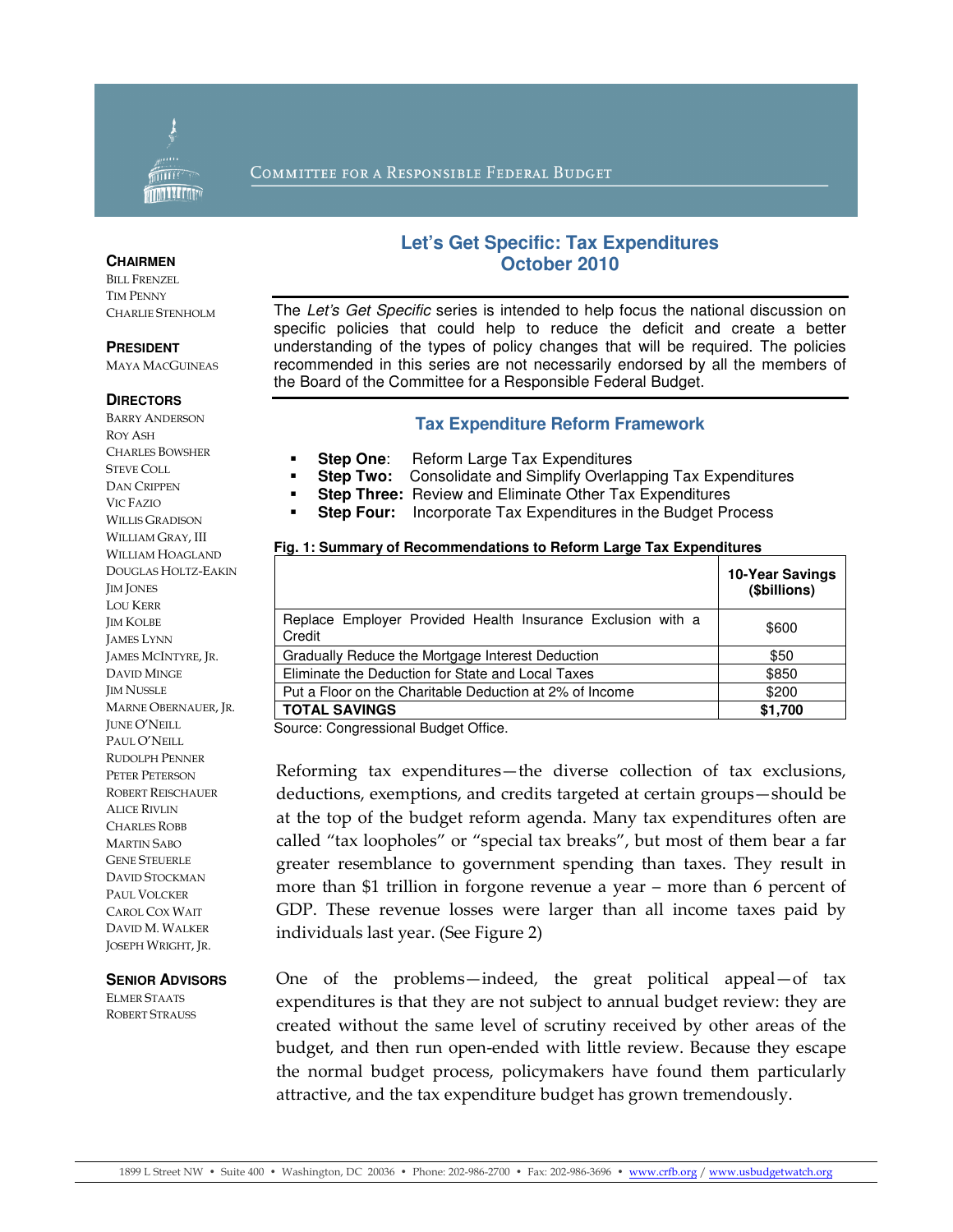The tax code contains around 250 tax expenditures, double the number from only a few years ago. Adoption of these deductions, credits, exemptions, exclusions, and other tax preferences has undercut the effectiveness, efficiency, transparency, and fundamental fairness of the tax system. The result is a Swiss-cheese tax base filled with rifle-shot tax breaks which, much like entitlement programs, are on automatic pilot and do not receive sufficient scrutiny as part of the budget process.



**Fig. 2: Forgone Revenues from Tax Expenditures versus Income Tax Revenues (\$billions, 2009)** 

Sources: Joint Committee on Taxation; Congressional Budget Office.

Revenues will likely have to be part of a plan to rebalance the budget. However, before we consider raising tax rates or introducing a new tax, we should scrub the tax base for unaffordable, outdated, redundant, and inefficient programs running through the tax code, in an effort to improve and simplify the tax code while raising more revenues in a manner that would damage the economy as little as possible.

The last time fundamental base broadening was adopted, tax expenditure reform was the centerpiece of the 1986 Tax Reform Act. Base broadening was also at the heart of recommendations by the President's Advisory Panel on Federal Tax Reform in 2005.<sup>1</sup> The difference this time is that money raised from broadening the base will have to help close the fiscal gap rather than to pay for lower tax rates.

## **The Tax Expenditure Reform Plan**

## Step One: Reform Large Tax Expenditures

Four of the largest tax expenditures—the exclusion on employer provided health care, the mortgage interest deduction, the deduction for state and local taxes, and the

\_\_\_\_\_\_\_\_\_\_\_\_\_\_\_\_\_\_\_\_\_\_\_\_\_\_\_\_\_\_\_\_\_\_\_\_\_\_\_\_\_\_\_\_\_\_\_\_\_\_\_\_\_\_\_\_\_\_\_\_\_\_\_\_\_\_\_\_\_\_\_\_\_\_\_\_\_\_\_\_\_\_\_\_\_\_\_\_\_\_\_\_\_\_\_\_\_\_\_\_\_\_\_\_\_\_\_\_\_\_\_

 $\overline{a}$ 

<sup>&</sup>lt;sup>1</sup> The President's Advisory Panel on Federal Tax Reform, **Simple, Fair and Pro-Growth: Proposals to Fix** America's Tax System, November 2005, pp.61, 89-93.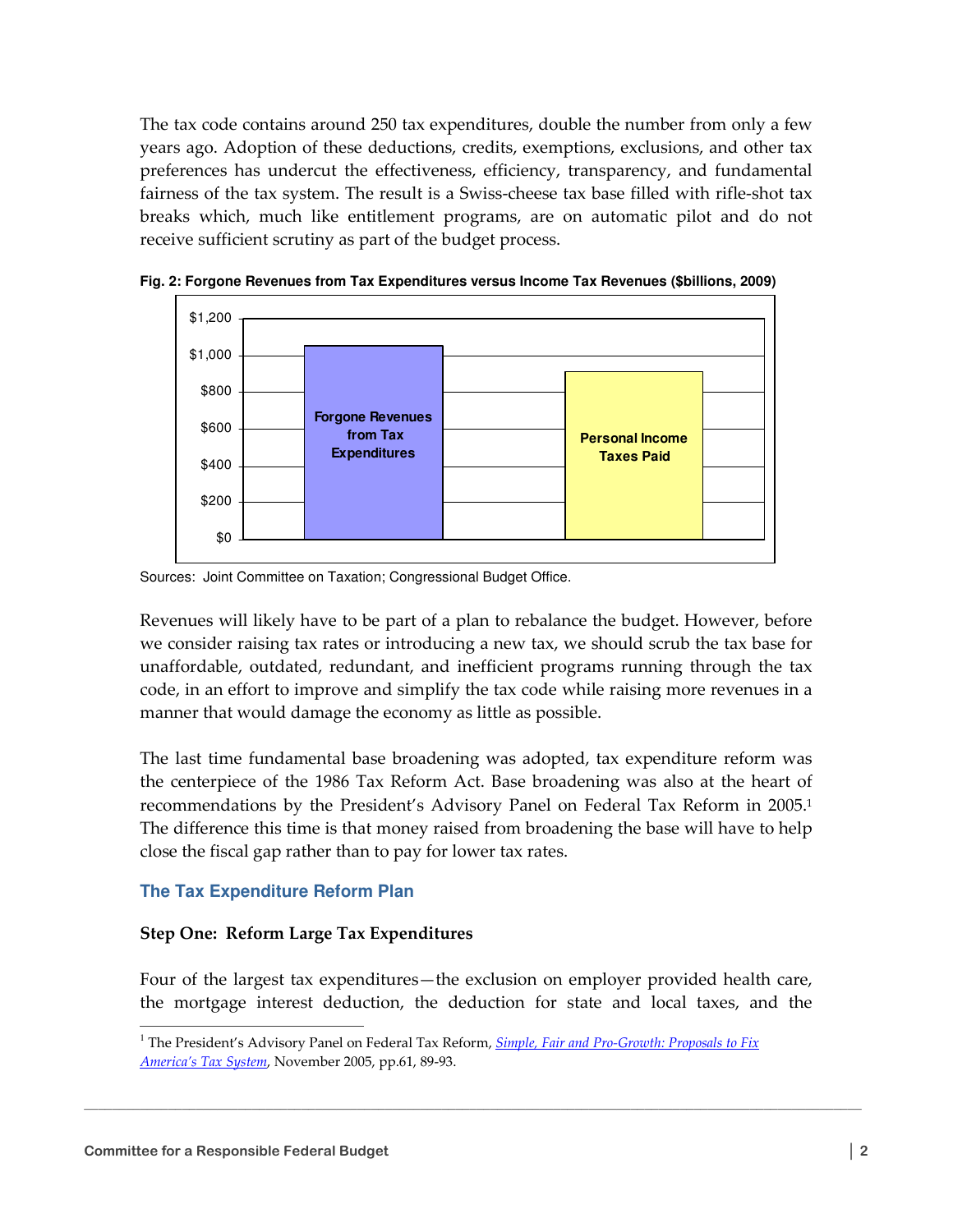deductions for charitable giving—account for nearly half of the lost revenue from all tax expenditures. Additionally, they distort economic activity, which hurts future growth and living standards.

Economists have been recommending for years that we curtail these tax expenditures. Done right, we could raise about \$1.7 trillion in additional revenue over the decade. We suggest:

 Replacing the employer provided health insurance exclusion with a refundable credit. Many employers provide contributions for health care premiums, which are not counted as income. The tax subsidy means that the price and supply of health care services do not reflect real market demand. As a consequence, market discipline is undercut, which drives up health care costs. The recent health care legislation takes a small first step in limiting effects of the exclusion by placing a 40 percent excise tax on high cost plans beginning in 2018, but it does not go far enough.

We recommend replacing the current exclusion with a refundable credit that would be phased out for high-income individuals. This strategy would reduce the incentive for employers to offer "gold plated" insurance plans. It would be advisable to wait until 2014 to start this policy, when individuals would have the option of entering the new health exchanges. Levels for credits could also vary based on state-level exchanges to account for geographic differences in health care prices.

**Reducing the home mortgage interest deduction.** The home mortgage interest deduction allows homebuyers to deduct up to \$1 million in borrowing. The policy is regressive (providing larger tax breaks to those well-off enough to purchase more expensive homes), promotes homeownership over other productive investments, and costs the government roughly \$100 billion a year in lost revenues. In fact, this deduction certainly contributed to the current housing crisis by both inflating the value of homes and by encouraging over-borrowing. However, phasing down the tax break is tricky, given the current weakness in the housing market.

We recommend that, beginning in 2013, we gradually reduce the \$1 million ceiling to \$500,000, while also eliminating the deduction for second homes. If the housing market were not currently so weak, we would recommend much more aggressive changes. Once the housing market has more fully stabilized, policymakers should find ways to further limit the deduction.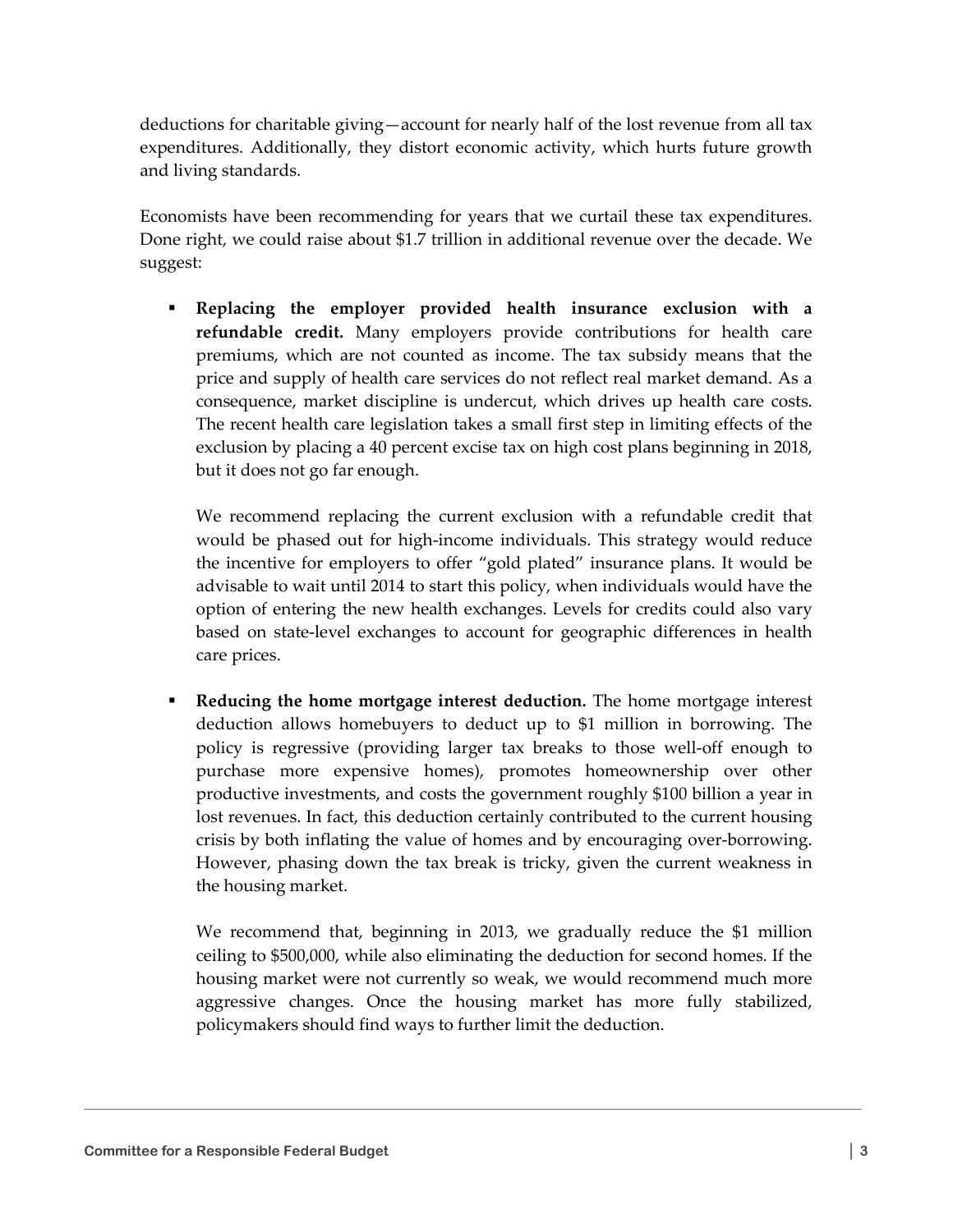- **Eliminate the deductions for state and local taxes.** Individuals who itemize their deductions can deduct state and local income, property, and sales taxes. This state and local tax expenditure is a subsidy for state and local governments, with important distributional implications as well (some states and localities have higher taxes). There is an additional fairness issue: this deduction is more valuable to the wealthy, who itemize more than others. We recommend eliminating this deduction, although a gradual phase-down might be advisable until state and local finances and the economy are on more stable footing.
- Put a floor on charitable deductions at 2 percent of income**.** Individuals who itemize deductions to determine their taxable income can subtract qualified charitable donations. Although this encourages charitable giving, in some cases, it also serves as a windfall to many high income individuals who would have given anyway. By allowing deductions only if contributions exceeded 2 percent of income, the tax break balance would shift in a positive direction: this plan would still provide an incentive to donate, but the government would be able to capture additional revenue. Over the longer term, we would also recommend reevaluating the current definition of charitable activity, which equates organizations that are very different from a public policy point of view.

# Step Two: Consolidate and Simplify Overlapping and Inconsistent Tax Expenditures

It is not enough to reform some of the largest tax expenditures. Our tax code has become contradictory and overly complex, and our tax base has dramatically narrowed over the years. The piecemeal adoption of tax expenditures during the past 20 years has contributed significantly to these problems, particularly as policymakers have increasingly relied on tax expenditures to escape normal budget discipline. Unfortunately, with no fundamental tax reform since 1986, we face a maze of often incoherent and competing provisions which may not be the best use of the public purse.

Policymakers need to consolidate and make more consistent the tax expenditures that reflect our top priorities without diminishing much-needed support for our priorities:

 Improve incentives for savings. Increasing the national saving rate is an important national priority. While there are several important reasons why people do not save more (including our tax system, which favors consumption), an area for improvement is tax incentives for savings, which are mindnumbingly complex.

There are currently more than 20 provisions in the tax code which provide incentives for directed saving. For a start, savings accounts for retirement and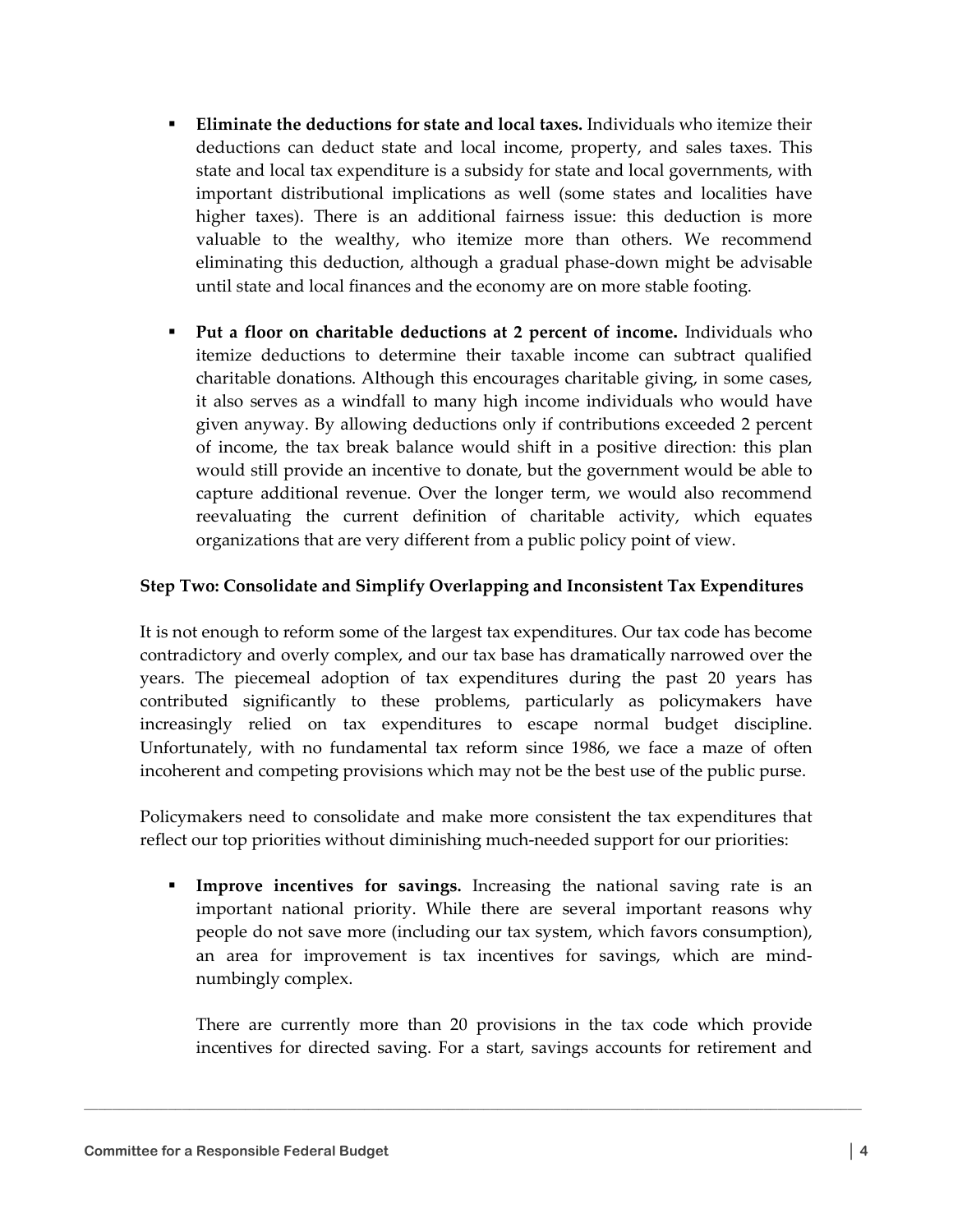education could be consolidated, and rules for eligibility, contribution, withdrawal and taxation harmonized - or at least made more consistent.

The recent report of the President's Economic Recovery Advisory Board (PERAB) chaired by Paul Volcker presents eight options along these lines.<sup>2</sup> Examples include consolidating employer-based retirement accounts and simplifying eligibility and contribution rules; or consolidating and separating non-retirement savings. The 2005 President's Advisory Panel on Federal Tax Reform also put forward recommendations for improvement, including broad measures to increase basic savings incentives.

- Improve the effectiveness of fiscal support for families and children. While many families can, in principle, claim multiple tax expenditures in a single year depending on their circumstances (such as the dependent exemption, Child Tax Credit, and the Earned Income Tax Credit or EITC), each tax expenditure has a different and complex set of rules. Definitions are often different, too. These tax expenditures should be simplified and redesigned to be more coherent. For example, experts have proposed consolidating family benefits by replacing the EITC with the "Work Credit" and combining the dependent exemption, standard deduction, and child tax credit into the "Family Credit".3 Simplification of rules is critical, but brings with it challenges in maintaining the right balance among simplicity, targeting, and progressivity. We support consolidation and simplification of these provisions after a thorough review in 2011 when some of them are scheduled to expire, as the Volcker report has just recommended.
- Improve incentives for education. In addition to tax expenditures for education savings, there are more than a dozen tax expenditures to encourage educational investment. The myriad of tax expenditures is not the best way to encourage education as a national priority: they are inconsistent, overlapping, and often confusing to taxpayers. Compliance is a problem. Moreover, the subsidies may actually increase the cost structure for education. Replacing the large number of education-related tax expenditures with a smaller number of credits would increase efficiency and effectiveness. With appropriate consolidation and simplification, taxpayer and school paperwork and compliance burdens will diminish, and incentives will become clearer.

\_\_\_\_\_\_\_\_\_\_\_\_\_\_\_\_\_\_\_\_\_\_\_\_\_\_\_\_\_\_\_\_\_\_\_\_\_\_\_\_\_\_\_\_\_\_\_\_\_\_\_\_\_\_\_\_\_\_\_\_\_\_\_\_\_\_\_\_\_\_\_\_\_\_\_\_\_\_\_\_\_\_\_\_\_\_\_\_\_\_\_\_\_\_\_\_\_\_\_\_\_\_\_\_\_\_\_\_\_\_\_

 $\overline{a}$ 

<sup>&</sup>lt;sup>2</sup> The President's Economic Recovery Advisory Board (PERAB), *The Report on Tax Reform Options: Simplification*, *Compliance, and Corporate Taxation*, August 2010, pp.23-55. 3 PERAB, *op.cit.*, pp.8-9; and The President's Advisory Panel on Federal Tax Reform, *op.cit.*, pp.60-61.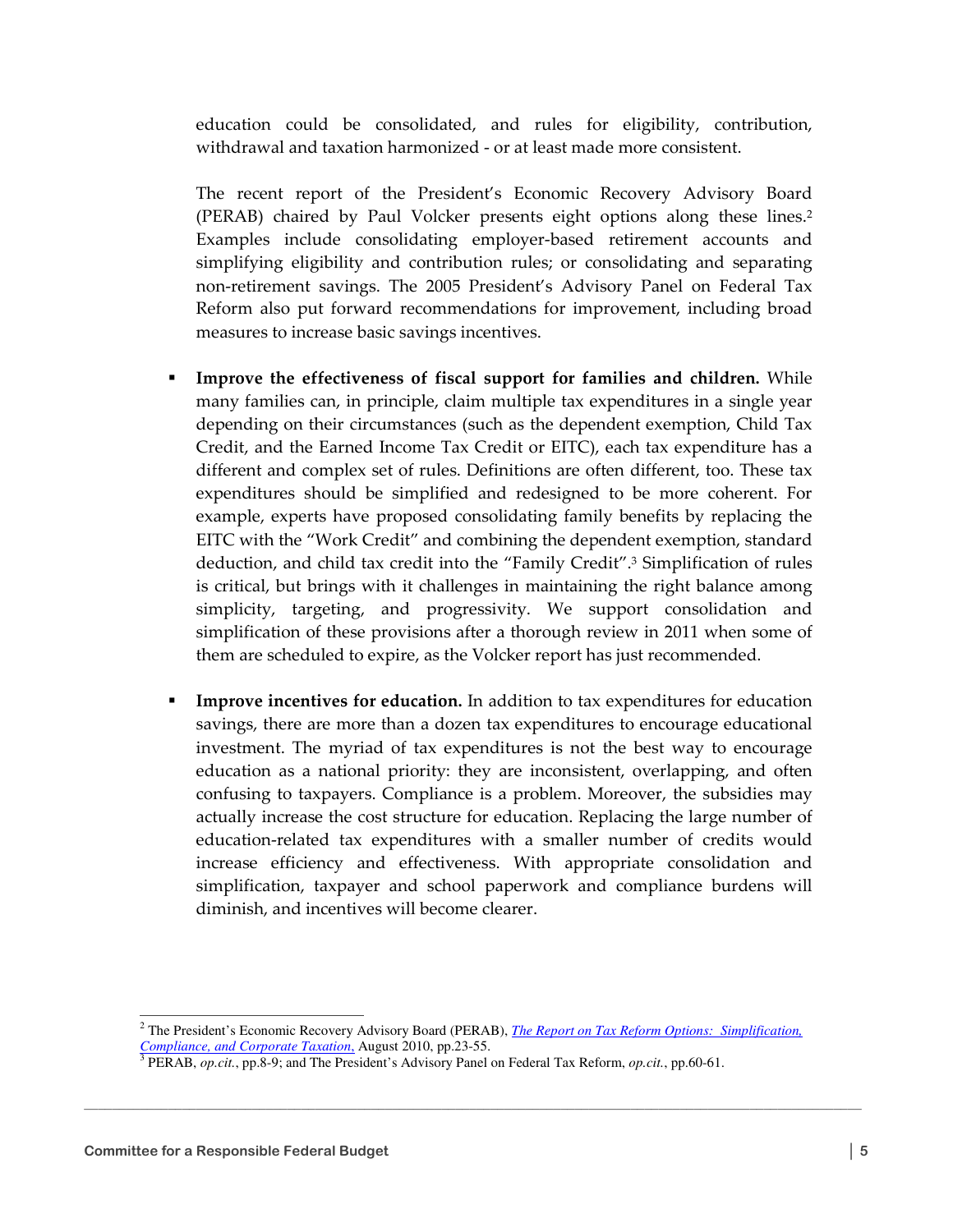## Step Three: Review and then Eliminate Other Tax Expenditures

To reform tax expenditures, we also must tackle smaller revenue provisions that have slipped through the tax policy radar screen. While considerably smaller than the worst offenders noted earlier, these tax expenditures still have costs for the economy and our future: they distort marketplace efficiency by tilting economic behavior toward taxfavored activity; they make the tax code overly complex for taxpayers; and they raise fairness issues, all of which can discredit any tax system. In some ways they are like appropriations earmarks: they are not where the real money is, but they need to be cleaned up to build faith that the government is not misallocating taxpayer resources.

There are many other tax expenditures for individuals and companies that could be modified or eliminated, and a thorough review is needed. We recommend setting hard savings targets, engaging in rigorous performance reviews, and then eliminating a sufficient number of tax expenditures to reach theses targets. Figure 3 illustrates the range of unrelated and often puzzling activities for which we give tax breaks. In some instances, it is hard to figure out the public policy principle involved.

|                                                                                                     | <b>Estimated Revenue Effects</b> |
|-----------------------------------------------------------------------------------------------------|----------------------------------|
|                                                                                                     | in 2011                          |
| End exemption from passive loss rules for rental income                                             | \$7 billion                      |
| End tax exclusion of individual's income earned abroad                                              | \$6 billion                      |
| End exclusion for interest on state and local bonds for hospital construction                       | \$3 billion                      |
| End tax exclusion, employee parking reimbursement                                                   | \$3 billion                      |
| End oil and gas tax subsidies                                                                       | \$3 billion                      |
| End exclusion for interest on state and local bonds for private nonprofit<br>educational facilities | \$2 billion                      |
| End tax exclusion, employee group term life insurance premiums                                      | \$2 billion                      |
| End special Blue Cross/Blue Shield treatment                                                        | \$700 million                    |
| End coal tax subsidies                                                                              | \$110 million                    |
| End tax exclusion of sports sponsorship payments to colleges                                        | \$18 million                     |

#### **Fig. 3: Review and Eliminate Other Revenue Losers**

Sources: Congressional Budget Office; Office of Management and Budget.

## Step Four: Impose the Annual Budget Framework on Tax Expenditures to Improve Fiscal Governance

The fiscal governance of tax expenditures must be improved. For far too long, tax expenditures have received a free pass from the budget process. We recommend placing an immediate moratorium on new tax expenditures, pending the reform of the entire system. Or, as an alternative to a moratorium, Congress and the Administration could create a separate tax expenditure pay-as-you-go regime, so that any new tax expenditures would be paid for by reductions in other tax expenditures, thereby keeping policymakers from further expanding tax expenditures.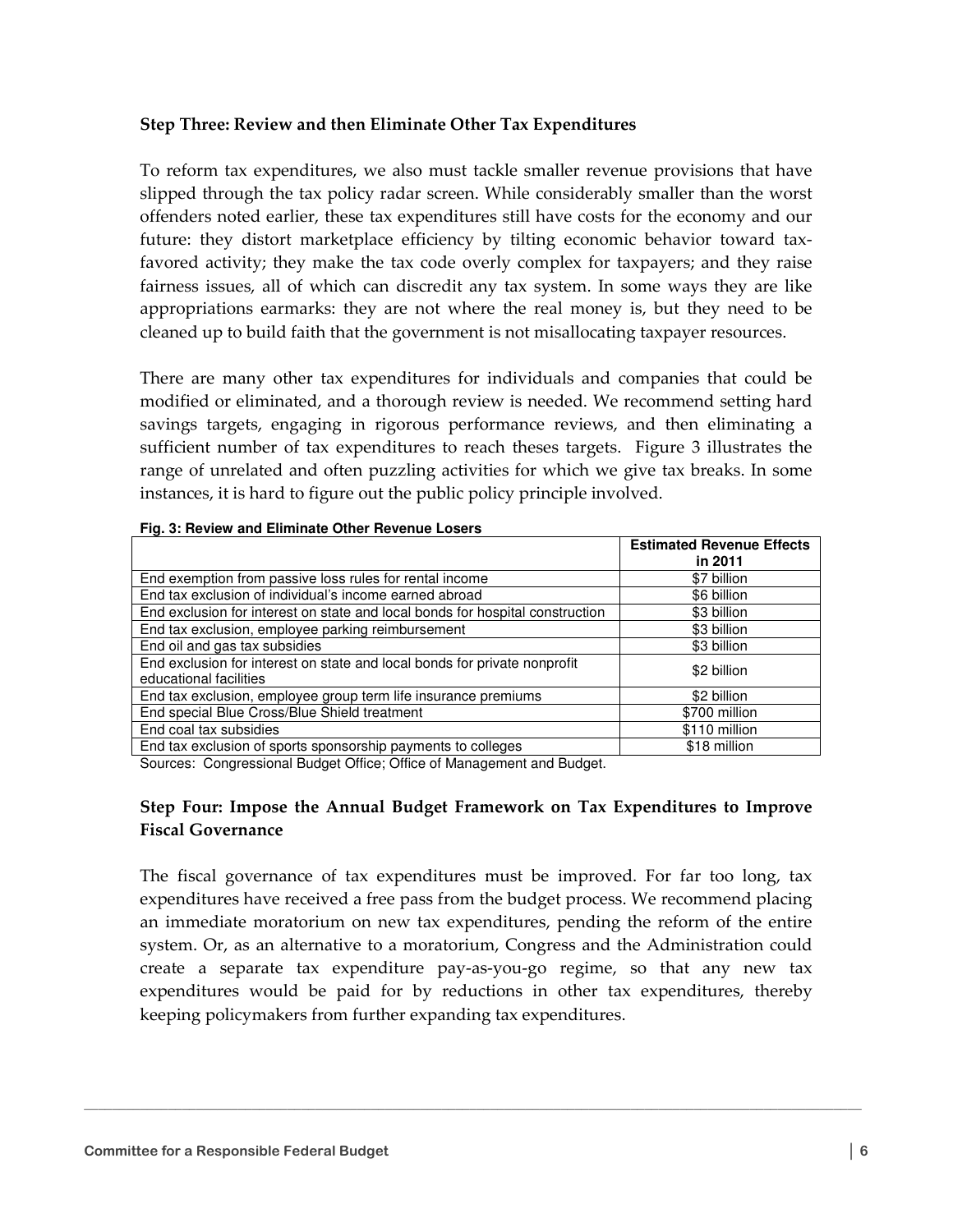Additionally, once policymakers have reviewed and reformed the trillion dollars of individual tax expenditures, they should put hard caps on this area of the budget. This will limit the growth of tax expenditures, along the lines of what needs to be done to other areas of the budget. Finally, tax expenditures should be included in the regular annual budget process and treated more similarly to other spending programs.

# **Other Possible Reform Options**

There are other options for reforming tax expenditures, including:

- Shifting the home mortgage interest deduction into a credit, available to all taxpayers, with the mortgage limited to the average regional price of housing.
- Replacing the income tax exclusion for employment-based health insurance with a deduction. This change would at least start the process of including the fringe benefit as taxable compensation.
- Starting the phase down of the mortgage ceiling for the home mortgage interest deduction later in the decade, when the housing market is on even firmer footing so that we do not add to stabilization problems.
- Limiting all itemized deductions to 15 percent of taxable income.

Alternatively, broader reforms can also be considered. For example, if we cut tax expenditures for individuals on a large scale (by 2 percent of GDP from the current 6.4 percent of GDP), we would lower our national debt by around \$4 trillion in 2020, and reduce our debt-to-GDP from 90 percent to 72 percent.4 Other possibilities are to adopt a multiyear revenue path to reduce tax expenditures as a percent of GDP or to phase-in an across-the-board reduction for all or the largest tax expenditures as a percentage of GDP.

Most of the options discussed apply primarily to individual taxpayers. Tax expenditures for companies also must be reviewed in order to raise revenue, increase economic efficiency, and provide fairness, though it is likely they will be used to pay for revenueneutral reform of the corporate income tax.

## **Conclusion**

 $\overline{a}$ 

Reforming tax expenditures could go a long way toward closing the fiscal gap. Moreover, the changes would improve the complex and inefficient tax system. Plus, as a matter of fiscal governance, transparency, and consistency, the murky world of tax

<sup>&</sup>lt;sup>4</sup> Martin Feldstein, "The 'Tax Expenditure' Solution for Our National Debt," Wall Street Journal, July 20, 2010.